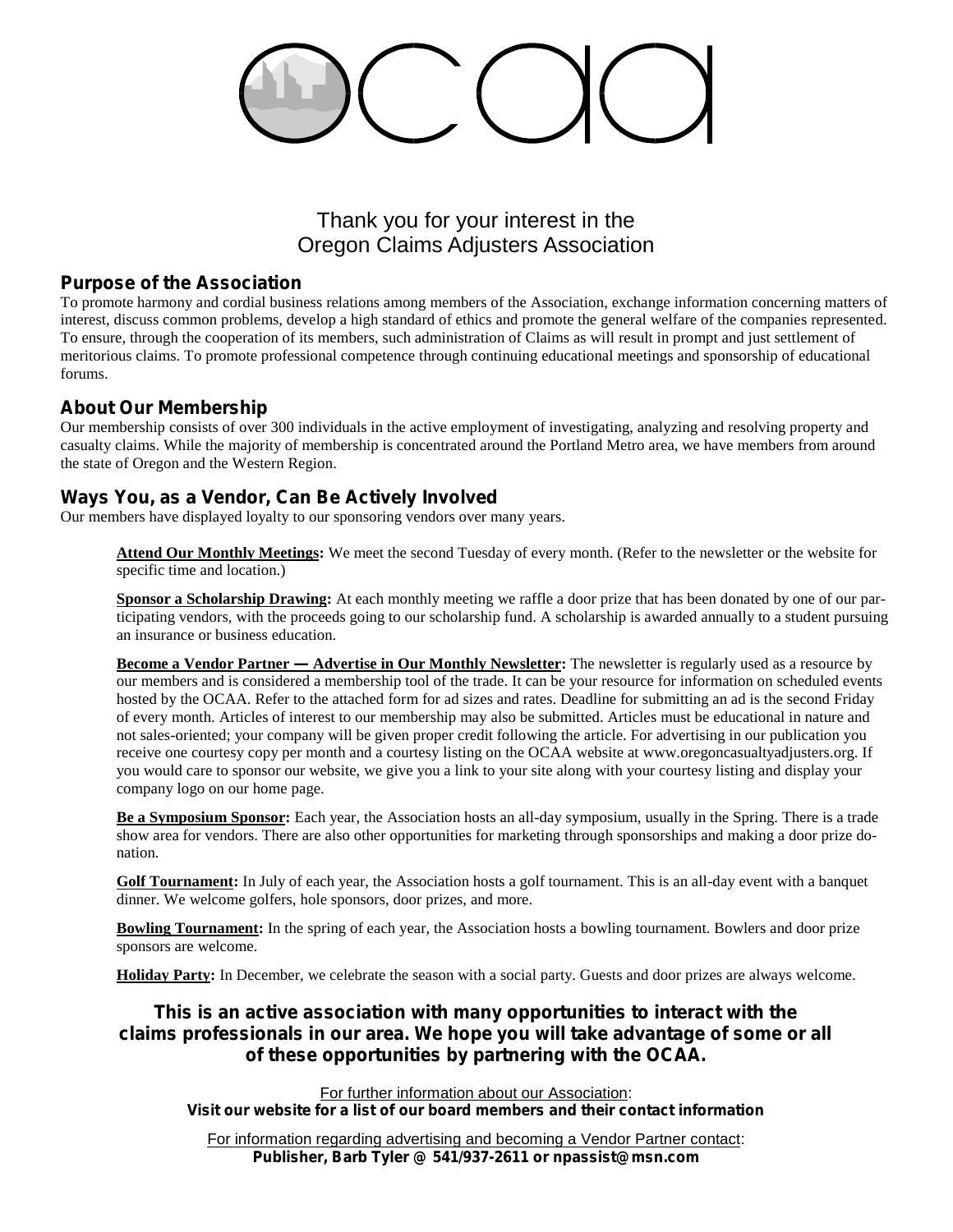

#### **FOR THOSE WISHING TO ADVERTISE THROUGH THE OCAA NEWSLETTER & WEBSITE**

OUR MEMBERS HAVE TOLD US THEY USE THE NEWSLETTER AS A RESOURCE DIRECTORY WHEN LOOKING FOR A PARTICULAR SERVICE—THAT MEANS BUSINESS FOR YOU! YOUR ADVERTISING DOLLARS WILL INSURE THE CONTINUATION OF OUR NEWSLETTER — A VALUABLE EDUCATIONAL TOOL FOR OUR MEMBERSHIP. YOU ALSO HAVE THE OPTION OF PAYING FOR A WEB LINK FROM OUR SITE TO YOURS, WHICH HELPS US PAY FOR OUR SITE. THANK YOU FOR YOUR SUPPORT!

PLEASE FILL OUT THE FORM BELOW AND MAIL TO:

**Make checks payable to: OCAA or pay online**

**Deadline for artwork is: 2nd Tuesday of the Month**

**BARB TYLER ALQUEMIE PUBLISHING INK PO BOX 87 DEXTER, OREGON 97431 PHONE: 541/937-2611 FAX: 541/937-4286 NPASSIST@MSN.COM**

IF YOU ARE SUBMITTING A NEW AD OR WISH TO CHANGE YOUR CURRENT AD, ARTWORK SHOULD BE SENT VIA EMAIL AS A JPEG. OR PLEASE INQUIRE AS TO OTHER FORMATS WE CAN ACCEPT.

> **NEWSLETTER DISTRIBUTION: 12 MONTHS, 250+ MONTHLY BUSINESS CARD = \$245 ANNUALLY OR \$30 FOR ONE MONTH** (3½"<sup>W</sup> <sup>X</sup> 2"H) **QUARTER PAGE = \$365 ANNUALLY OR \$40 FOR ONE MONTH** (3¾"<sup>W</sup> <sup>X</sup> 5"H) **HALF PAGE = \$485** ANNUALLY OR \$65 FOR ONE MONTH  $(7\frac{1}{2}\text{W} \times 5\text{W})$  OR  $3\frac{3}{4}\text{W} \times 10\text{H}$ **FULL PAGE = \$590 ANNUALLY OR \$75 FOR ONE MONTH** (7½"<sup>W</sup> <sup>X</sup> 10"H)

**SPONSOR OUR WEBSITE FOR ONE YEAR = \$125** (INCLUDES YOUR LOGO ON HOME PAGE WITH LINK TO YOUR WEBSITE)

*IF AD COPY IS LARGER THAN THE SIZE SPECIFIED ABOVE IT WILL BE REDUCED.*

DETACH AND MAIL WITH PAYMENT TO ADDRESS ABOVE

| PLEASE INCLUDE OUR ADVERTISEMENT IN THE OCAA NEWSLETTER — TO RUN FOR THE YEAR OR FOR ONE MONTH                                                                                                                                                                        |  |
|-----------------------------------------------------------------------------------------------------------------------------------------------------------------------------------------------------------------------------------------------------------------------|--|
|                                                                                                                                                                                                                                                                       |  |
|                                                                                                                                                                                                                                                                       |  |
|                                                                                                                                                                                                                                                                       |  |
|                                                                                                                                                                                                                                                                       |  |
| WE ARE PAYING FOR THE FOLLOWING AD SIZE: (PLEASE CHECK APPROPRIATE ITEM)<br>O BUSINESS CARD = \$245 ANNUAL (ONE MONTH \$30) O QUARTER PAGE = \$365 ANNUAL (ONE MONTH \$40)<br>O HALF PAGE = \$485 ANNUAL (ONE MONTH \$65) O FULL PAGE = \$590 ANNUAL (ONE MONTH \$75) |  |
| WE WOULD LIKE TO SUPPORT THE OCAA WEBSITE! PLEASE INCLUDE A LINK TO OUR WEBSITE: O \$125 FOR 12 MONTHS                                                                                                                                                                |  |
| FULL PAYMENT MUST ACCOMPANY THIS FORM - WE DO NOT TAKE MONTHLY PAYMENTS TOWARD AN ANNUAL AD.                                                                                                                                                                          |  |
| PAYABLE TO OCAA IN THE AMOUNT OF: \$ PAID BY: O CHECK ENCLOSED O CREDIT CARD ONLINE<br>PAY ONLINE AT WWW.OREGONCASUALTYADJUSTERS.ORG/PAYPALPAGE.HTML                                                                                                                  |  |
| PLEASE CHECK THE FOLLOWING INFORMATION:<br>RENEW CURRENT AD (NO CHANGES) O ENCLOSED IS A COPY OF ARTWORK O AD SENT VIA EMAIL O                                                                                                                                        |  |